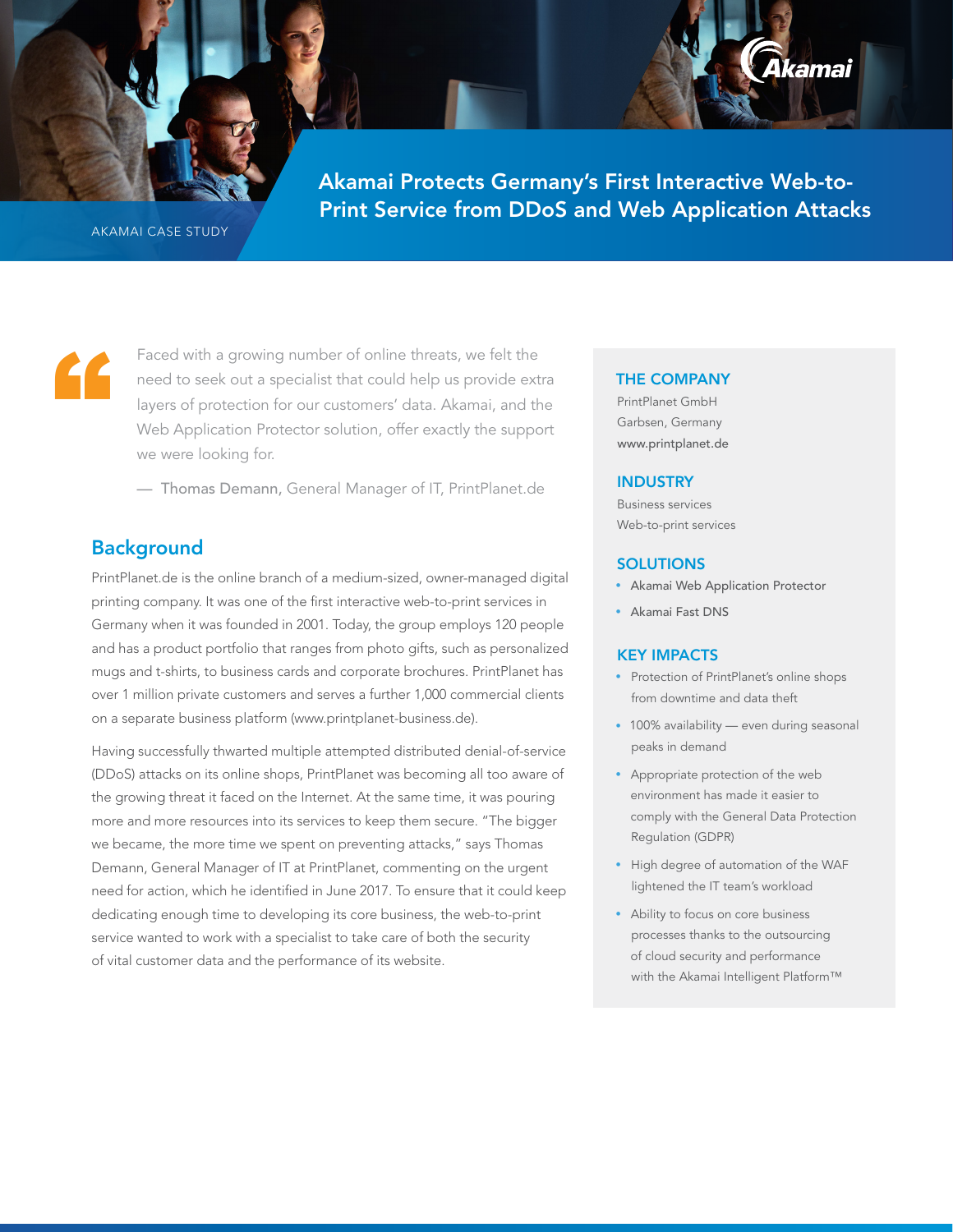

## The Challenge

PrintPlanet wanted its new IT partner to assume responsibility for protecting its web servers since, at the time, this was the IT department's most time-consuming task. It also wanted scalable server capacity so that performance bottlenecks could be avoided during seasonal peaks in demand, such as at Christmas. This is a significant cost factor for many companies, which often feel its impact when they invest in expensive server capacity, only for it to remain unused for most of the year. Besides looking for a partner with expertise in the areas of performance and security, PrintPlanet was seeking an all-around solution that could be implemented quickly and would meet the requirements of its web-to-print service. "Akamai was the best fit for our needs," recalls Demann.

## The Goals

- Solve security problems. Better protection for PrintPlanet's online shops with an easy-to-manage solution.
- Overcome performance bottlenecks. Withstand seasonal peaks in demand, such as at Christmas.
- Concentrate on the core areas of business. Reduce the workload of the IT department, enabling it to concentrate on important and long-delayed projects.
- Ensure compliance. Support in meeting the requirements of the General Data Protection Regulation (GDPR).
- Guarantee adaptability. Standardized filters, supplemented by customized web application firewall (WAF) rules, with a high degree of automation.

# Why Akamai?

PrintPlanet hosts its site with PlusServer GmbH, which has been a Platinum Partner in Akamai's NetAlliance Partner Program for many years. So when PrintPlanet explained its need for security and performance, PlusServer didn't hesitate to recommend Akamai — a one-stop solution that could be provided under the PlusServer umbrella.

### Security and performance with Web Application Protector

Akamai's Web Application Protector is an easy-to-manage, all-in-one, cloud-based solution that combines a web application firewall with protection against DDoS attacks. The solution is also integrated into Akamai's Intelligent Platform™, so it offers a high level of scalability and performance.

With Web Application Protector, inquiries sent to PrintPlanet are initially inspected by Akamai's servers, which only forward on legitimate user requests. This means that the solution is designed to foil attacks before they can reach the client's infrastructure. Thanks to the additional integration of Akamai FastDNS, IP address translation also takes place in the cloud, allowing DNS spoofing or manipulation to be thwarted quickly. Additionally, Web Application Protector is very transparent for its users. Thanks to the real-time visualization feature, PrintPlanet can monitor network lists and file or web server manipulation attempts (file inclusion). "While the filters ensure that a high level of protection is provided as standard, they also allow us to define our own rules, such as blacklists, for individual cases," explains Demann.